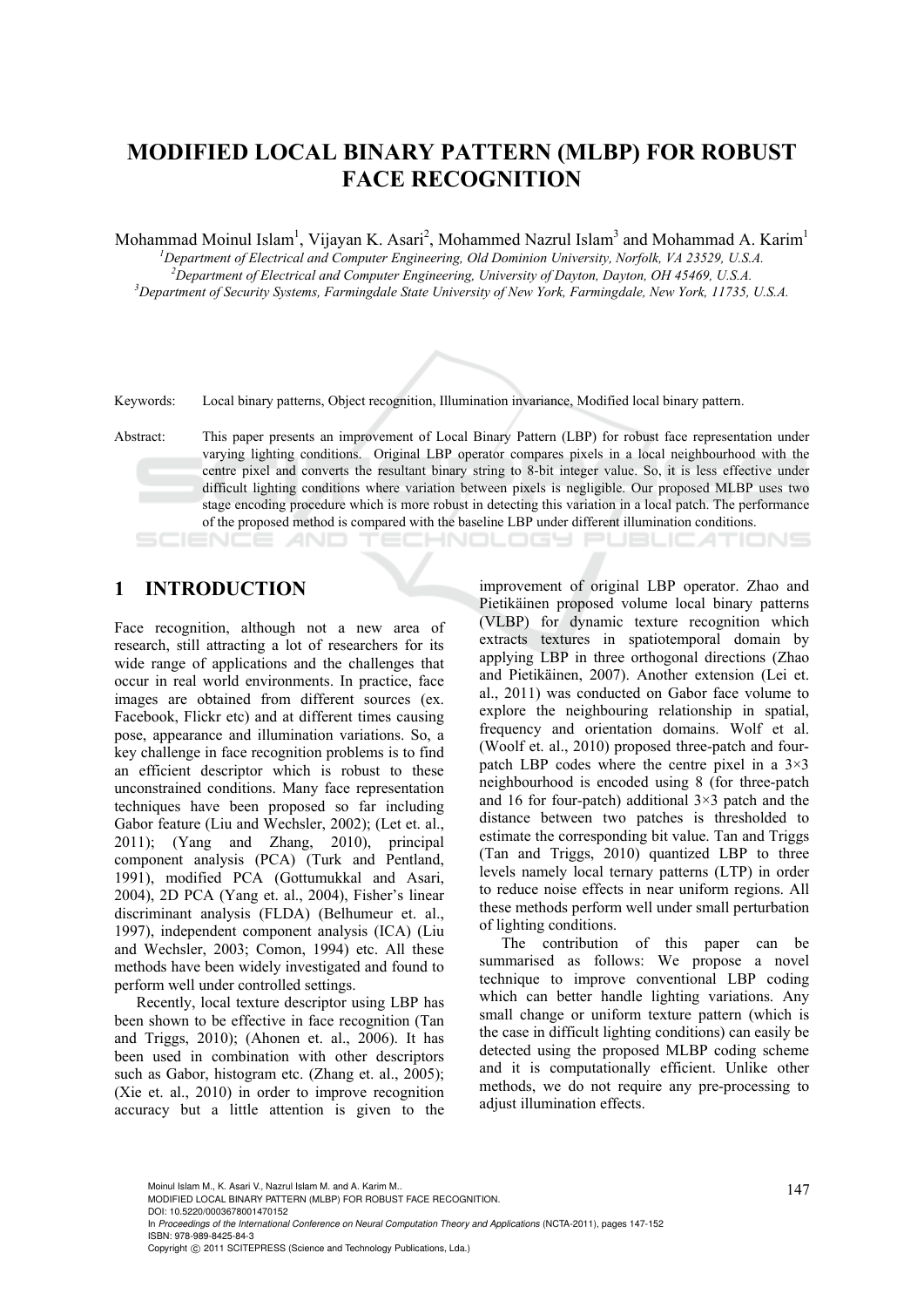### **2 LOCAL BINARY PATTERN**

The LBP operator, introduced by Ojala et al. (Ojala et. al., 1996) is a powerful tool for texture description. It has been widely used in various recognition algorithms for its discriminative nature in texture classification. The LBP operator was originally defined for a 3×3 neighbourhood and 8-bit binary pattern which gives  $2^8 = 256$  possible texture units. It takes a neighbourhood around each pixel and compares every pixel in the neighbourhood with its centre pixel. The result of the comparison is then thresholded to give a binary number which is given a particular weight based on its position in the neighbourhood. This gives an integer number of 8-bit LBP code around the centre pixel and is a local descriptor of that pixel.

The LBP coding of a  $3\times3$  example patch with the centre pixel as threshold is shown in Figure 1.



Figure 1: LBP encoding is shown for a  $3\times3$ neighbourhood with the centre pixel as the threshold.

Mathematically, LBP operator can be described as (Ahonen et al., 2004).

$$
L(p_k - p_c) = \begin{cases} 1, & p_k \ge p_c \\ 0, & \text{otherwise} \end{cases}
$$
 (1)

$$
LBP = \sum_{k=0}^{7} 2^{k} L(p_{k} - p_{c})
$$
 (2)

Where  $p_k$  where  $k = 0, 1, 2, ..., 7$  represents neighborhood pixels and  $P_c$  is the center pixel of that neighborhood. The LBP pattern of the pixel is calculated by assigning a binomial factor  $2^k$  for each  $L(p_k - p_c)$ . The LBP operator was later extended to different sizes of neighborhood in order to deal with textures at different scales (Ojala et. al., 2002). Another extension is the so-called uniform patterns (Zhao and Pietikäinen, 2007). A pattern is called uniform if it contains at most two bitwise transitions from '0' to '1' or vice versa in a circular fashion.

# **3 MODIFIED LOCAL BINARY PATTERN (MLBP)**

LBP operator has been successfully applied in many recognition applications for discriminative feature extraction. It has also proven its robustness in small change in lighting conditions. Since texture features are usually described by the relative change in pixel itensity with respct to its neighborhood and since LBP operator compares and thresholds the neighborhood pixels at exactly the center pixel, it can extract the texture feature when there are significant variations in image intensity. But in case of difficult lighting conditions (extreme dark or bright), there are small variations in a local neighborhood; i.e, the variance of a local patch is negligibly small and pixel intensity repeats itself. So, there is a tendency that a '0' is encoded as '1' or vice versa when compared with an image with neutral light settings. As a result, the bit error rate increases and decoded value differs significantly.

In order to overcome the problem of LBP operator, we propose a modified local binary pattern (MLBP). Our method uses two steps to encode the final pattern. First, we assign a status bit to each pixel based on its local neighbours. Then, these status bits are used to encode the LBP of the centre pixel. Figure 2 illustrates the proposed MLBP coding scheme. An input image is first converted to a binary status image. For each pixel we select a 3×3 (for MLBP3 and 5×5 for MLBP5) local neighbourhood and calculate absolute intensity differences of all the pixels within the patch with respect to the centre pixel. The sum of all deviations is denoted as total deviation (TD) for the centre pixel, *Pc*. Then we compare all the pixels in the patch with  $P_c$  and select those pixels which are equal or above the centre pixel. Now, deviation for these pixels are estimated and denoted as positive deviation (PD). The status bit of  $P_c$  is calculated as:

$$
S_c = \begin{cases} 1, & \text{if } \text{PD} > \frac{1}{2} \text{TD} \\ 0, & \text{otherwise} \end{cases}
$$
 (3)

This gives us a binary status image where each bit is estimated based on its local neighbourhood. Now, this status image is taken as the input and a  $3\times3$ neighbourhood is taken to calculate MLBP code. The MLBP code of the centre pixel is denoted using the status bits of all the neighbouring pixels as shown in Figure 2. Thus the value of the centre pixel is calculated by assigning a binomial factor as:

MLBP = 
$$
\sum_{k=0}^{7} 2^{k} S_{k+1}
$$
 (4)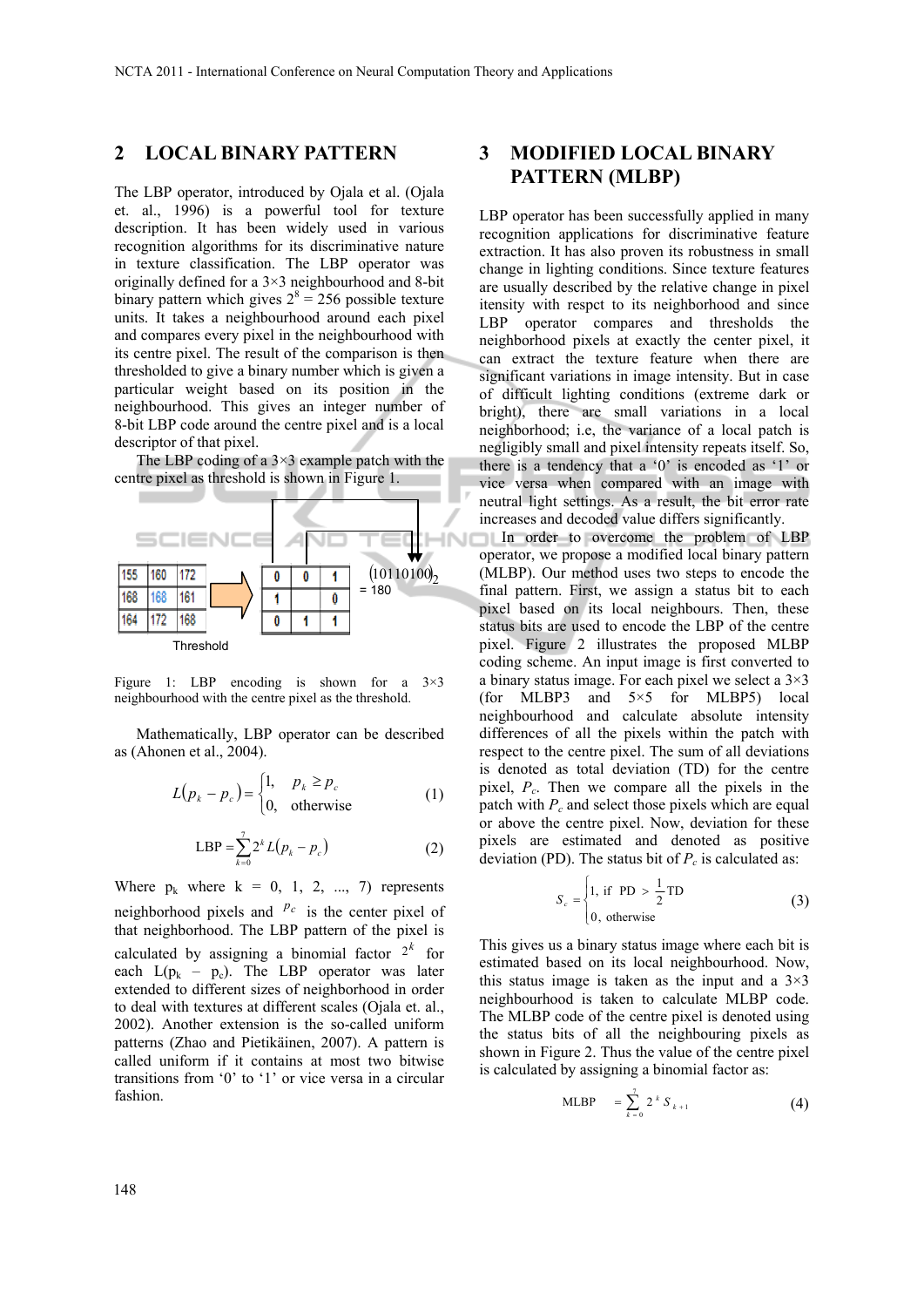

 $(S_8 S_7 S_6 S_5 S_4 S_3 S_2 S_1)$ 

Figure 2: MLBP encoding; from left to right: a  $3 \times 3$ neighbourhood for calculating the status bit of the centre pixel *Pc* , status bit calculation, MLBP code of centre pixel is calculated from the status bits of its neighbourhood.

In order to investigate robustness of the proposed method, we plot histograms of three segments extracted from three images of the same person with different lighting. We consider three white rectangle regions shown in Figures 3a, 3b and 3c to illustrate this and obtain their LBP and MLBP generated histograms and are shown in Figure 4. In Figure 3, image 'a' represents the most neutral lighting condition. Figure 4(a) shows original intensity plot of the images and they are at three different regions of the dynamic range of gray level. Figure 4(b) and Figure 4(c) plot histograms of their LBP and MLBP encoded images respectively. From the figures, we can see that LBP generated histograms are separated from each other significantly whereas their MLBP generated histograms resembles each other. We also measure this deviation quantitatively.

The L2-norm distances of image 'b' and image 'c' from image 'a' are calculated as 14.63 and 21.17

for LBP while it is more uniform in the case of MLBP, which are obtained as 12.65 and 12.73 respectively. Figures 3a to 3c show images of a person with three different lighting conditions and their LBP and MLBP images are depicted in Figure 3(d) and Figure 3(e) respectively.



Figure 3: (a-c) An example image with three different illuminations and their corresponding (d) LBP image and (e) MLBP image.

### **4 EXPERIMENTAL ANALYSIS**

In this section we illustrate the effectiveness of our proposed method on Extended Yale B database. The database contains 38 subjects under 64 illumination conditions. It has little variability in pose and expressions but its extreme lighting variations make it a difficult problem in face recognition. From the database we select 2413 images of 38 individuals. The images are cropped and resized to 36×30 pixels. We divide the database into two non-overlapping groups (group A and group B). Group A contains the subjects with odd numbered ID in total of 20 subjects and group B contains the remaining 18 subjects. For training purpose, we select two images from each subject which have the most neutral lighting conditions. We applied the proposed MLBP to each of the cropped face image and perform nearest neighbour (NN) classification in Euclidean space.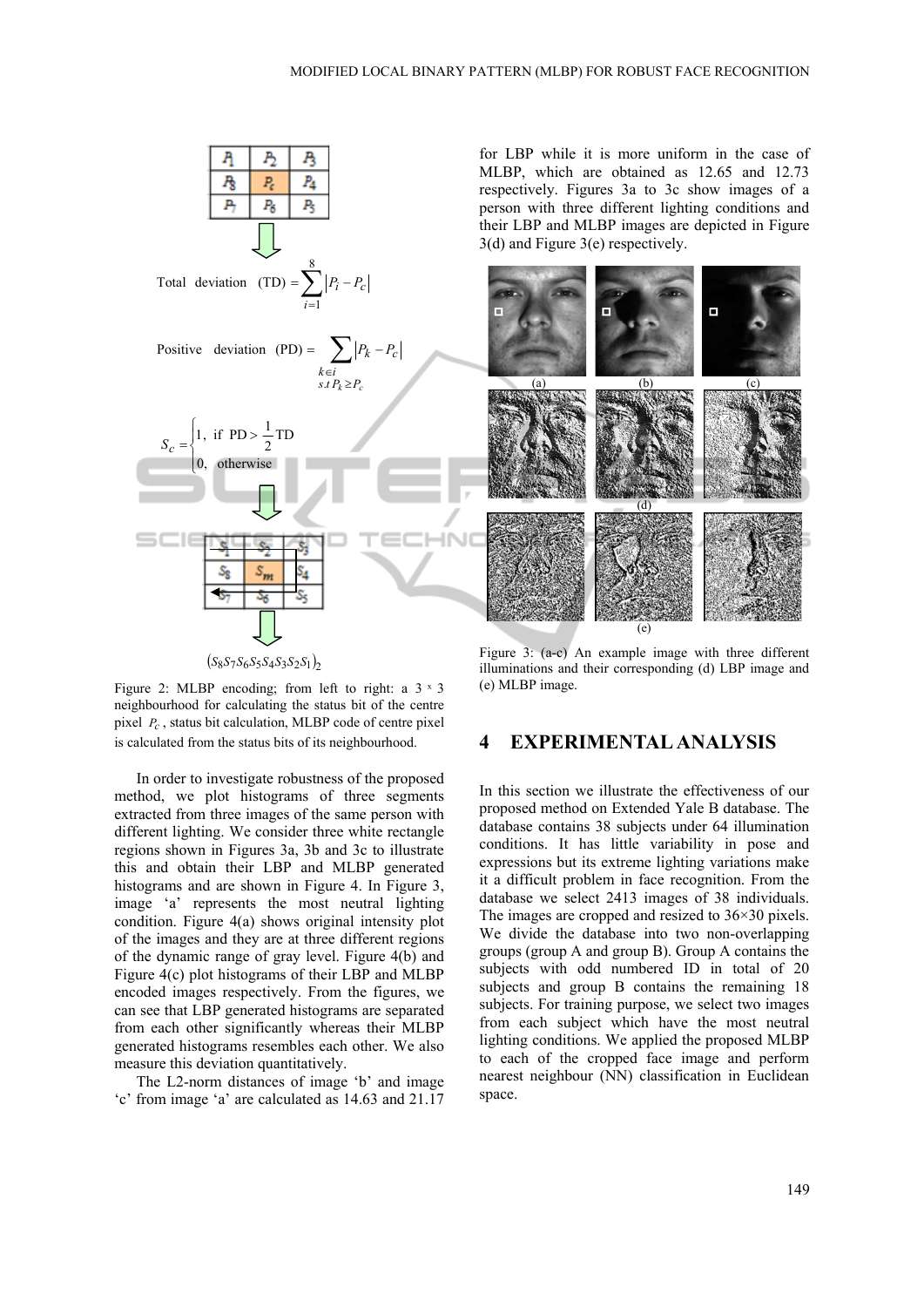

Figure 4: Histogram plot for three different illuminations (a) Original intensity histograms (b) histograms of LBP images and (c) histograms of MLBP images.

The experimental results are listed in Table 1. It shows that LBP has higher error rate than MLBP and increasing the neighbourhood size further improves recognition accuracy.

Table 1: Comparison of the Performance on Error Rate Using Yale B Database.

| Method          | <b>Error Rate</b> |
|-----------------|-------------------|
| <b>LBP-NN</b>   | 0.14              |
| <b>MLBP3-NN</b> | 0.08              |
| <b>MLBP5-NN</b> | 0.05              |

In this experiment we compare our MLBP approach with LBP operator for determining recognition accuracy at various illumination conditions. For this purpose, we divide the database into six subsets according to their azimuth angles (5°, 20°, 35°, 50°, 85° and 120°). The performance of LBP and MLBP algorithms are compared for each test image and the results are plotted in Figure 5. From the figure, we see that at small lighting variations both LBP and MLBP perform almost equally, but at strong lighting variations the performance of LBP degrades significantly.



Figure 5: Performance comparison of LBP and MLBP with respect to variations of different illumination conditions.

At 85° and 120° our proposed method outperforms LBP by as much as 20%. In all these experiments MLBP5 shows better performance than both LBP and MLBP3. We also compare the performance of LBP and MLBP at various dimensionalities. Figure 6 is a plot of recognition accuracy with dimensionality (row  $\times$  column). This indicates that the performance of MLBP is much better than LBP at reduced dimensions.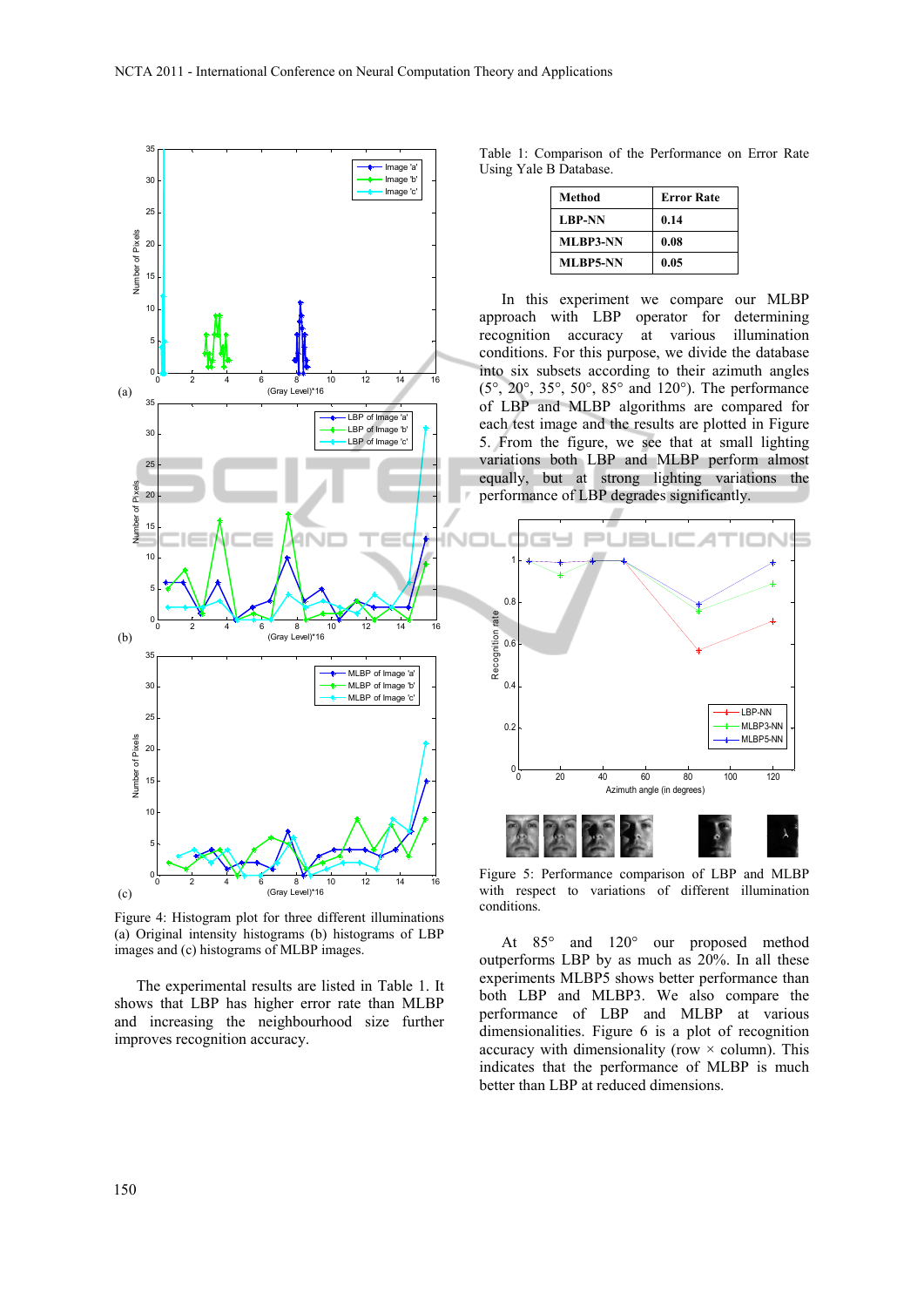### **5 CONCLUSIONS**

In this paper we present a new technique for image representation and feature extraction named modified local binary pattern (MLBP) which shows many advantages over original LBP approach. First, it is less sensitive to variations in lighting conditions. We conducted several experiments by changing lighting conditions and almost in all cases MLBP performed better than LBP in terms of recognition accuracy. Although in some experiments LBP showed better results but the difference is not significant and MLBP is more consistent in all cases. This is because LBP only compares with the centre pixel whereas MLBP uses two layer comparisons. It is noted that the recognition accuracy is improved in difficult lighting conditions based on the magnitude difference of each pixel from the centre pixel. MLBP considers this in every neighbourhood of a given pixel in a given patch. This was evident when we used MLBP5. It performed better than MLBP3. We only used two different neighbourhood size but it can also be used for different neighbourhood size although there will be maximum limit on recognition accuracy. In addition, MLBP has better recognition accuracy than LBP at reduced dimensions.

The objective of this paper is to improve the existing LBP method so that it is more robust in difficult lighting conditions. So, we use simple nearest neighbour classifier. The proposed MLBP method can also be combined with other feature extraction techniques to improve recognition accuracy.



Figure 6: Performance comparison of LBP and MLBP with respect to dimensions in row\*column vector.

#### **REFERENCES**

- Liu, C., Wechsler, H., 2002. Gabor feature based classification using the enhanced Fisher linear discriminant model for face recognition. In *IEEE Transactions on Image Processing*, 11, 467-476.
- Lei, Z., Liao, S., Pietikäinen,M., Li, S., 2011. Face recognition by exploring information jointly in space, scale and orientation. In *IEEE Transactions on Image Processing*, 20, 247-256.
- Yang, M., Zhang, L., 2010. Gabor feature based sparse representation for face recognition with Gabor occlusion dictionary. In *Proceedings of the European Conference on Computer Vision*, ECCV 2010, 448- 461.
- Turk, M., Pentland, A., 1991. Face recognition using eigenfaces. In *Proceedings of IEEE Computer Society Conference on Computer Vision and Pattern Recognition*, CVPR 1991, 586-591.
- Gottumukkal, R., Asari, K. V., 2004. An improved face recognition technique based on modular PCA approach. *Pattern Recognition Letters*, 25, 4, 429-436.
- Yang, J., Zhang, D., Frangi , A., Yang, J., 2004. Twodimensional PCA: A new approach to appearance-
- based face representation and recognition. In *IEEE Transactions on Pattern Analysis and Machine Intelligence*, 26, 131-137.
- Belhumeur, P., Hespanha, J., Kriegman, D., 1997. Eigenfaces vs. fisher faces: Recognition using class specific linear projection. In *IEEE Transactions on Pattern Analysis and Machine Intelligence*, 19, 711- 720.
- Liu, C., Wechsler, H., 2003. Independent component analysis of Gabor features for face recognition. In *IEEE Transactions on Neural Networks*, 14, 919-928.
- Comon, P., 1994. Independent component analysis-a new concept? In *Signal Processing*, 36, 287-314.
- Tan , X., Triggs, B., 2010. Enhanced local texture feature sets for face recognition under difficult lighting conditions. In *IEEE Transactions on Image Processing*, 19, 1635-1650.
- Ahonen, T., Hadid , A., Pietikäinen, M., 2006. Face description with local binary patterns: Application to face recognition. In *IEEE Transactions on Pattern Analysis and Machine Intelligence*, 28, 2037-2041.
- Zhang, W., Shan, S., Gao, W., Chen, X., Zhang, H., 2005. Local Gabor binary pattern histogram sequence (LGBPHS): A novel non-statistical model for face representation and recognition. In *Proceedings of IEEE International Conference on Computer Vision* ICCV 2005*,* 786-791.
- Xie, S., Shan, S., Chen, X., Chen, J., 2010. Fusing local patterns of Gabor magnitude and phase for face recognition. In *IEEE Transactions on Image Processing*, 19, 1349-1361.
- Zhao, G., Pietikäinen, M., 2007. Dynamic texture recognition using local binary patterns with an application to facial expressions. In *IEEE Transactions on Pattern Analysis and Machine Intelligence*, 29, 915-928.